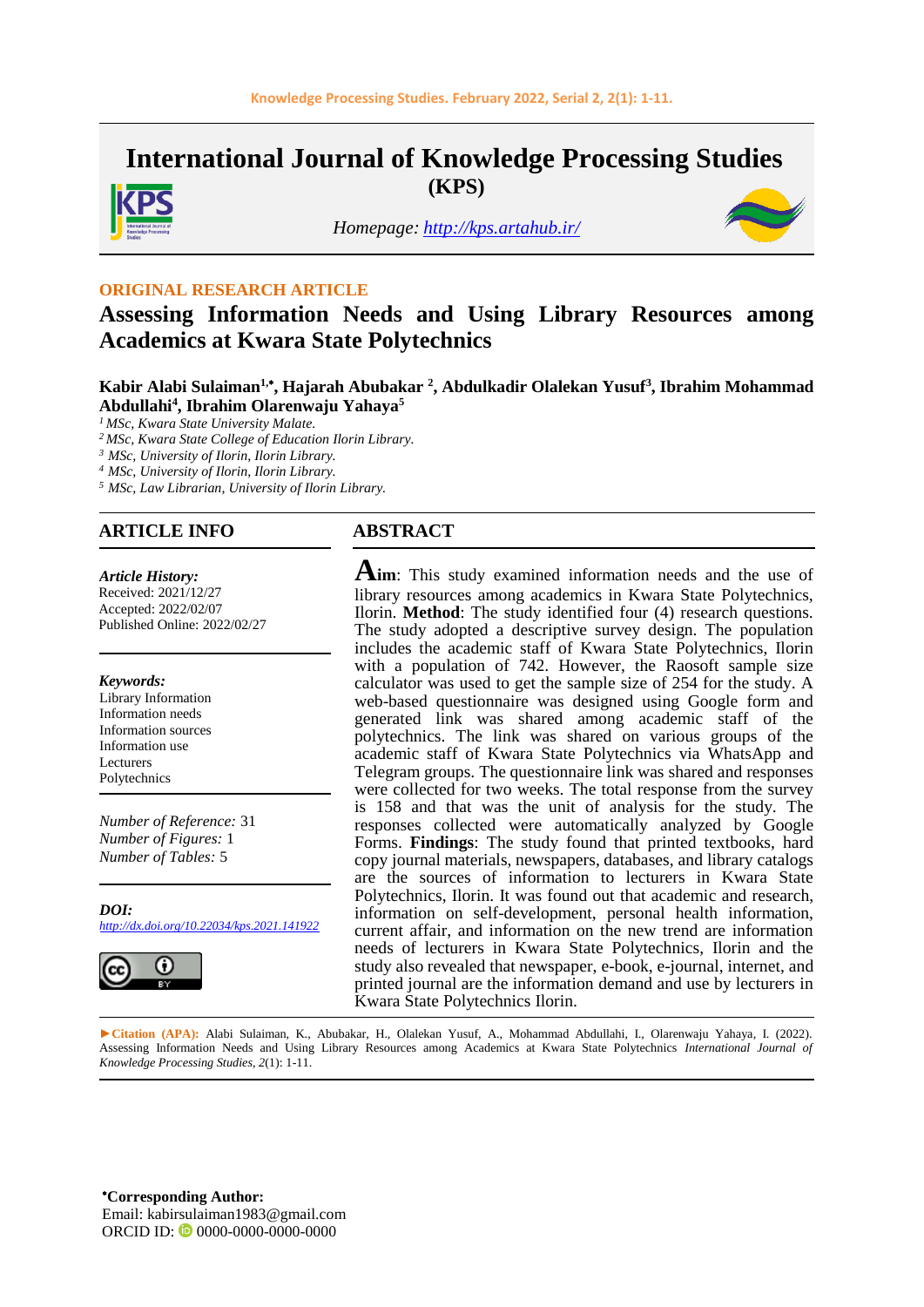#### **1. Introduction**

Libraries of Polytechnics are meant to provide information resources that will supplement the teaching, learning, and research purposes of Polytechnics. The library helps provide basic information resources and services that will meet the needs, expectations, and aspirations of users at various levels of the polytechnic community. Over time, information provision in libraries has been in form of print formats such as print textbooks, newspapers, monographs, etc. but with the rapid growth of Information Technology (IT), the library system has also been revolutionized. Sulaiman and Akanbi (2020) observed that this century has heralded the advent of Information Communication and Technology (ICT). This technology has multifaceted benefits for the activities of various professions, organizations, institutions, and other disciplines. However, posited that informationseeking is conceived as a process in which information needs are pursued, or in which problem-solving takes place within a context (Sulaiman, 2020).

Oluwatobi, Ehioghae, Aluko, and Onasoke (2014) defined library resources as materials that users consult in making decisions and problemsolving. These resources could be primary or secondary sources. In other words, library resources are sources that users make use of from time to time to meet their information needs. These library resources could also refer to audiovisual materials, such as Audio CD and CDROM for data storage which do not depend solely on reading to get their meanings but convey relevant information. Library professionals need distinct information tools (Information and Communication Technology) for daily routine tasks as well as for research and academic activities and ICT has contributed immensely to the performance of the professionals in the discharge of their duties such as cataloging, reference services, circulation management, serials control, etc (Akanbi, Ogunleye & Sulaiman, 2020).

According to Quadri, Adetimirin, and Idowu (2014) lecturers need information resources to satisfy their social and psychological needs to promote and enhance their teaching and research pursuit in Polytechnics. The polytechnics library is to provide adequate and relevant information

resources both in print and non-print formats. The print information resources like journals, textbooks, magazines, newspapers, and reference materials and non-print like CD-ROM, audiovisual materials, microfilm, microfiches, databases, and e-resources are to support assignments, projects work, term papers, and seminar presentations by providing relevant information and services for effective and efficient achievement of academic excellence. Olofinsawe and Oyeniyi (2010) acknowledged that polytechnic libraries have to build a strong collection of information resources in physical and digital format to cater to the knowledge requirements of their users including lecturers. Ozoemelem (2009) on the other hand, stated that informed lecturers know that libraries have resources that are more comprehensive and scholarly than most websites

However, in the present age, information has become the most important element for progress in society. To thrive in this modern era, one needs a variety of information, no matter how well versed one is in a field or profession (Tahir, 2018). The investigation of the informationseeking behavior of the academic staff is vital in supporting them to access and use information resources to meet their required information needs. Information-seeking behavior remains an important research area. It is estimated that the number of publications on information-seeking behavior was more than ten thousand in the 1990s alone (Case, 2012). Libraries and other information providers strive to understand users' information needs and how they try to fulfill these needs. This understanding helps design and offer appropriate user-centered information systems/services (Rafiq & Ameen, 2019).

Akinola, (2009) defined information sources as the materials or means through which information can be found to meet a particular need. Case (2002) defined information seeking as a conscious effort to acquire information in response to a need or gap in your knowledge. Information-seeking behavior is a key concept in the library and information science profession. Pettigrew Fidel and Bruce (2011) defined information behavior as the study of how people need, seek, give and use information in different contexts, including the workplace and everyday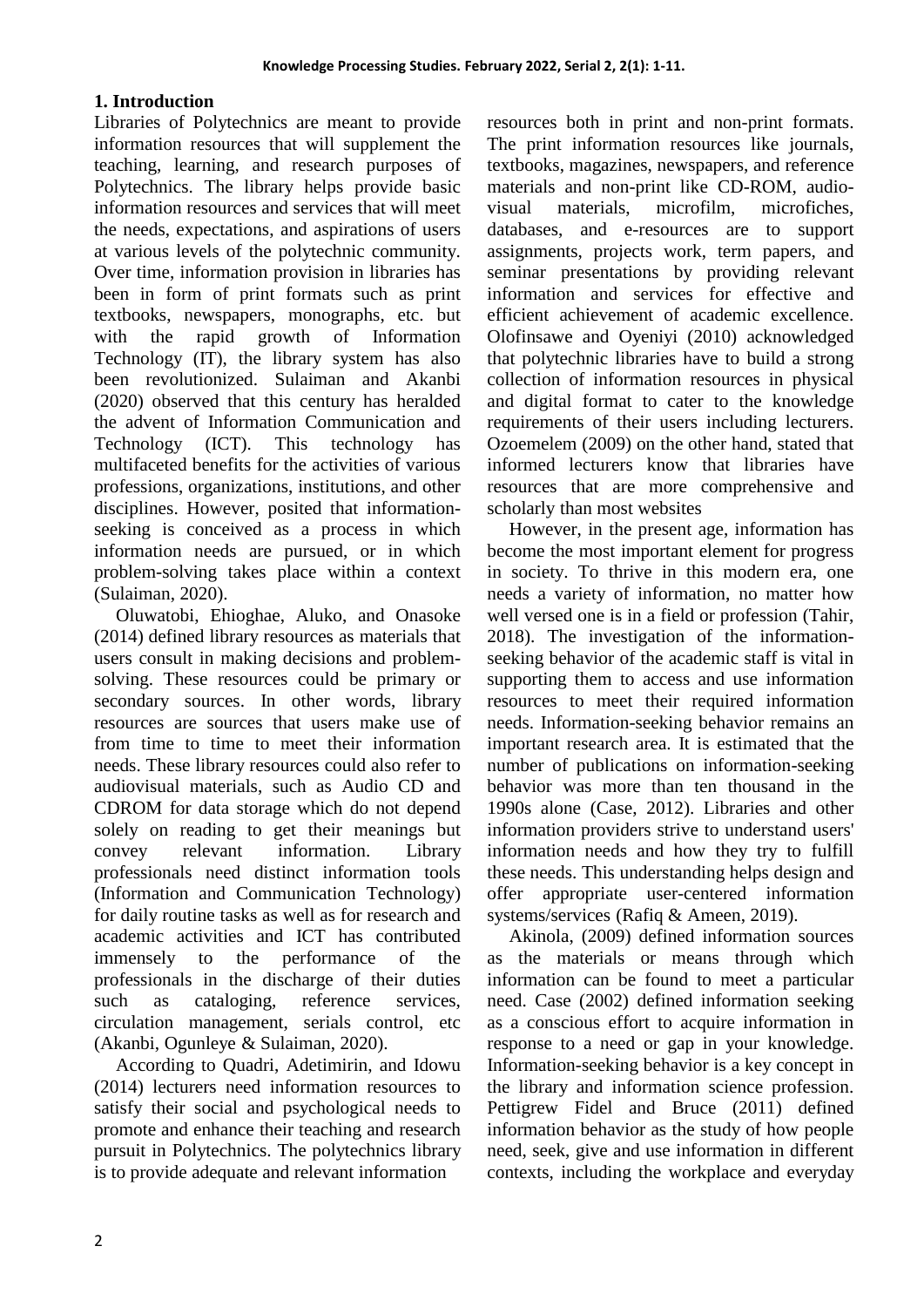living. According to Odongo and Bukenya (2014), information-seeking behavior is the way people go about searching for information. They also observed that students' information-seeking behavior involves purposeful information seeking as a result of the need to complete course assignments, prepare for class discussions, seminars, workshops, and write final-year research papers. Information-seeking behavior is expressed in various forms, from reading printed material to research and experimentation (Bhatti, 2018).

Information-seeking behavior remains a key research area; academic librarians around the world strive to understand the information needs of lecturers and ways of satisfying these needs. Ossai-onah (2013) posits that though there seems to exist many reasons and sources of information to the information user, the Polytechnics library occupies a central position in the information-seeking process of lecturers in Nigerian Polytechnics. Khan and Hedge (2010) opined that "Information seeking behavior are those activities a person may engage in when identifying his or her own needs for information searching for such information in any way and using or transferring that information". Kuhlthau's model is imperative to note as it suggests that the user is an active participant in the information search process. The student's or user's knowledge grows as he/ she interacts with the information. More importantly, cognitive strategies such as brainstorming, contemplating, predicting, consulting, reading, choosing, identifying, defining, and confirming. It is against this backdrop that this study examines information needs and the use of library resources among academics in Kwara State Polytechnics, Ilorin.

# *1-2. Statement of the Problem*

Information is new knowledge, which leads to a change in the actions of people exposed to it. The concept of information-seeking behavior and use of library resources has been of great concern to stakeholders especially in Polytechnics where access to information is seen as a mirage. Also, studies have stated that inadequacy of current and relevant information resources for lecturers such as in the teaching, learning, and research had been the bane of Polytechnics education in Nigeria (Okonofua, 2008; Clifford, 2014). The problem of information seeking is essential to help library users access and use library resources and services to obtain the information required. However, knowing the behavior of retrieving or seeking information, allows lecturers to use the library effectively and efficiently without difficulty, but it appears that many patrons do not seem to be using the library to seek information they require, this necessitated one to ask whether it is due to lack of awareness and utilization of library resources/services, lack of network problem and lack of assistance of library staff to lecturers that influence the use of library resources.

Also, Nnadozie and Nnadozie (2008) and Clifford, (2014) noted that there is a gap and a challenge between the provision of information resources and services and information resource accessibility and use. In addition, Ajiboye and Tella (2007) made it known that the way students organize their learning and search for academic information could be considered very crucial to their overall performance at the end of the day. Despite the important roles played by information needs and information seeking, it is perceived that no single study has been conducted in the context of the Kwara State Polytechnics, Ilorin. It is against this backdrop that this study examines information needs and the use of library resources among academics in Kwara State Polytechnics, Ilorin.

# *1-3. Objectives of the Study*

The main objective of this study is to examine information needs and the use of library resources among academics in Kwara State Polytechnics, Ilorin. However, specific objectives are to:

- 1. Identifying the sources of information to lecturers in Kwara State Polytechnics, Ilorin
- 2. Determining how information resources of the library are used for the needs of lecturers in Kwara State Polytechnics, Ilorin
- 3. Determining information resources demanded by lecturers in Kwara State Polytechnics, Ilorin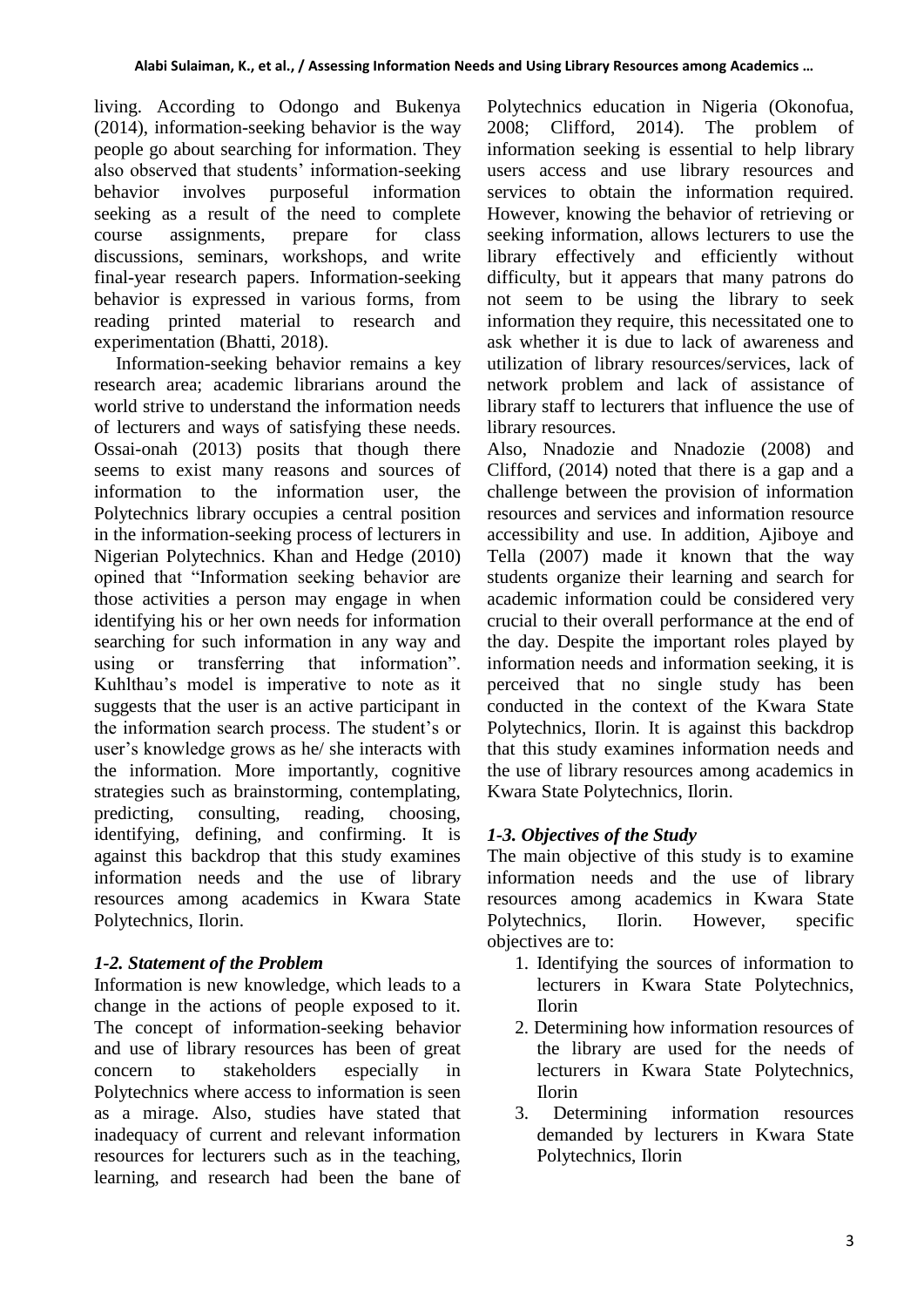4. Identifying the problems that lecturers encounter when seeking information.

## **2. Literature Review**

## *2-1. Information Needs of Lecturers*

Igwe (2012) categorized the information needs of lecturers into the following. Educational and academics information needs, political information needs, Job opportunities and business information needs, economic information needs, social and entertainment (arts) information needs, agricultural, geographical and environmental information needs, medical and health information needs, scientific and technological information needs, religious and cultural information needs and legal and human rights information needs and international and global information needs.

Omiunu (2014) noted that information need is the information gap or ignorance observed or discovered through various unconscious, unplanned and unstructured dynamisms of data and information maneuvering, manipulating, and exchange between a potential information user and other information source or system which could be humans, machines, places such as a library, among others. After information needs are defined, users may now embark on various information-seeking strategies from various information sources to meet users' information needs when applied to areas of interest. With regards to this study, Iwhiwhu and Okorodudu (2012) noted that a library may meet user's information needs (subjective from one user to another- thus, users specific) by acquiring, organizing, and making available relevant information resources backed by appropriate facilities and delivered by means best known to them, which could be manual or through Information and Communication Technologies (ICTs).

Qureshi, Zafar, and Khan (2008) investigated the information needs & seeking behavior of students in Polytechnics of Pakistan. The study concluded that several factors have a significant effect on students" information seeking. Factors such as educational and cultural background, surrounding environment, and student participation have a high positive impact on information needs and information-seeking behavior of students (Tian-quig, 2011).

However, Baro, et al (2010) in their study of the information-seeking behavior of undergraduate students in the humanities in three Polytechnics in Nigeria, discovered that the information needs that make the undergraduate students search for information are academic information with the highest rating 233 (93.2 %), followed by personal information with 10 (4.0%), and sports information with least rating 7 (2.8%).

Ugwoke and Asogwa (2015) Inwogne examined the Information needs of lecturers in the Faculty of Business Administration, University of Nigeria, Nigeria. The study used a survey research method. It is found out in the study that the information needs of lecturers were research support for journal articles, papers, and information on current development in their field. Oladimeji, Adeyanju, and Fakorede (2017) investigated college of education lecturers' attitudes toward the use of ICT in Nigeria. A cross-sectional survey method was adopted with a researcher-designed questionnaire. The study found out that lecturers had a positive attitude toward the use of ICT. However, it is deduced that most studies on information need and use majorly focus on students, not lecturers as thus provide an avenue to examine information needs and use of library resources among academics in Kwara State Polytechnics.

## *2-2. Sources of Information to Lecturers*

Eke, Njoku, Umunnakwe, and Ogueri (2016) investigated information resources and services in academic libraries. A descriptive survey research method and interview schedule were used. The study showed that conventional sources such as loans of books and photocopying were mostly used by lecturers. Ajiboye and Tella (2007) examined the information - seeking behavior of undergraduate students in the Polytechnics of Botswana. The result of the study revealed that the internet is the most consulted source, followed by students' class notes and handouts which is different from the outcome of a study carried out by Valentine (2013) who conducted a similar study and found out that undergraduates looked for the fastest way that would lead to satisfactory results when doing research by going for electronic information sources first.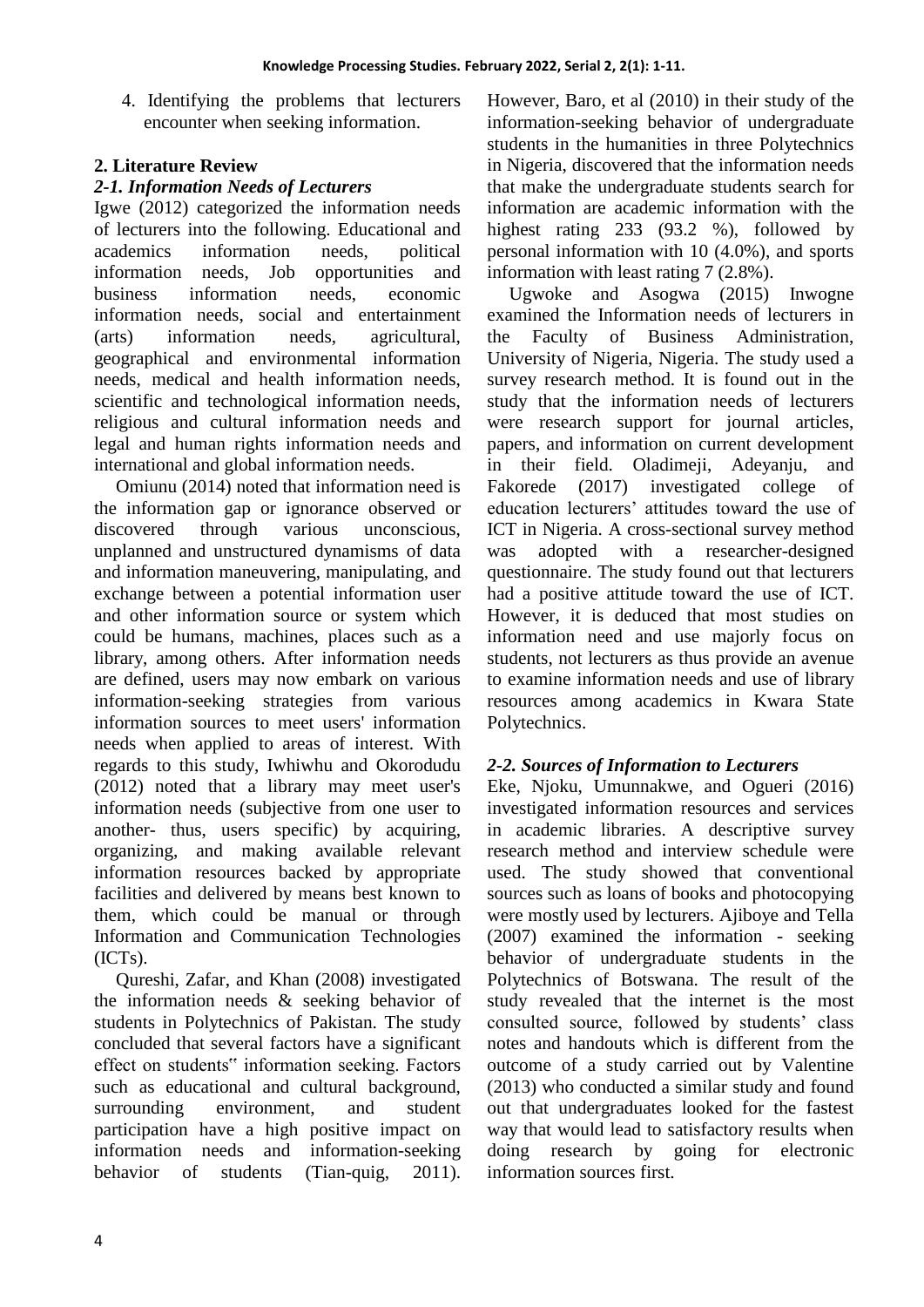In a study carried out by Mahajan (2019) on students' information-seeking behavior in Panjab Polytechnics in India, the study reveals that most respondents are satisfied with the assistance provided by the library staff with searching information in the manual catalog, OPAC, and reference books. Most also indicated the helpful behavior of staff in locating and checking out materials.

Miriam Kakai, Ikoja–Odongo, and Kigongo Bukenya (2014) investigated the information needs and seeking behavior of undergraduate students of Makerere Polytechnics using a crosssectional survey, with samples of respondents from the Department of Biochemistry in the Faculty of Science and the Department of History in the Faculty of Arts. The findings revealed that the main information demands that led undergraduate students into seeking information include: course works and assignments, preparation for examinations and tests, general reading to enhance lecture notes, and class–group discussions.

Kerins, Madden, and Fulton (2014) examined the information-seeking patterns of final year undergraduate engineering students split evenly between two engineering institutes in Irish Polytechnics. It was reported that engineering students seem to have a preference for channels that require the least effort, such as the Internet. They explained that the result was since student engineers viewed the Internet as a speedy, current information source that fed initial information needs quickly. They also found that most of these students claimed to use the resources of the library heavily throughout their academic programs.

## *2-3. Problems that Lecturers encounter in Information Seeking*

Ejiwoye and Ayandare (2011) identified a lack of current information materials and an erratic power supply to use electronic information resources and relying on the internet for information needs. However, this assumption may seem too simplistic because it is also plausible to argue that even when there are good facilities and quality teachers, students' achievement may still be hampered due to some students' factors, principal among which is the way they seek and organize academic

information. Similarly, Kamanda (2019) did a similar study at the East African School of Library and Information Science Library, Makerere Polytechnics, Uganda. It was observed that more than half of the students' experience problems in locating library information materials.

Ugwoke and Asogwa (2015) Inwogne examined the Information needs of lecturers in the Faculty of Business Administration, University of Nigeria, Nigeria. The study used a survey research method. The results indicated that insufficient updated textbooks in the library, slow Internet service, and insufficient current journals in the library as major problems for lecturers to get their information needs.

Suleiman, Abdulkadir, and Isah (2019) examined the problems of the informationseeking behavior of library patrons in academic libraries in Kaduna, Nigeria. The study was based on descriptive design and the population consisted of visitors from both studies. The study found that the level of awareness of library resources in both Polytechnics has improved significantly by providing adequate information about the services provided to respondents and that they were more familiar with books/ebooks, electronic journals/journals, newspapers, media resources and etc.

#### *2-4. Theoretical Review*

This study adopted Wilson's model to examine information-seeking behavior and use library resources.



*Figure***1.** The conceptual Model of Information Use

The study adopted Wilson's (1981) model of Information Behavior as emphasized. Adapting Wilson's (1981), the three important activities in the information behavior models are information need; search and use. However, this study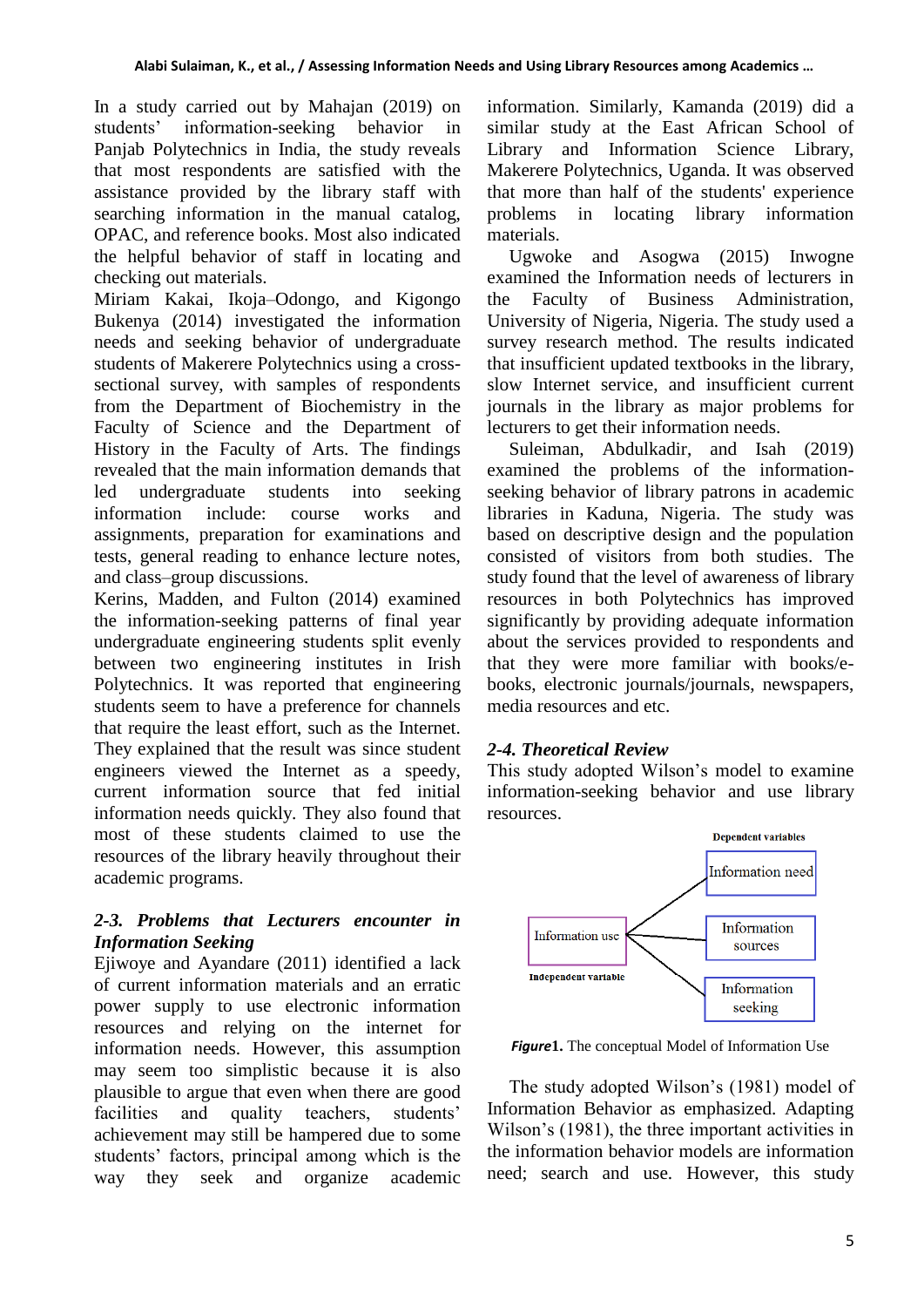concentrates on four major activities which include information seeking and information sources as an information search process. Therefore, in this study, information behavior is known to consist of information needs, seeking, sources, and use. From Wilson's (1981) model, information needs are said to predict information seeking. Also, Wilson's (1981) model of Information Behavior affirmed that information seeking could predict information use. Similarly, Wilson's (1981) model of Information Behavior stated that information sources would predict information use among users.

Therefore, as conceptualized in this study through Wilson's (1981) model of Information Behavior, the variables of information behavior could be grouped into two: the independent variables which are information needs, seeking, and sources; and the dependent variable which is information use. This interplay among the constructs in the model depletes that lecturers' information needs, sources, and seeking determine information use. This is because needs determine sources, likewise seeking and all influences use. Poor sources of information and 70(44.3%) of respondent were between 31-40 years of age while 41(26.0%) of respondents uncertainty need provide for ineffective use. This is interplay in the diagram are as follow:

#### **3. Method**

The population includes the academic staff of Kwara State Polytechnics, Ilorin with a population of 742 using Raosoft sample size calculator to get the sample size of 254 for the study. A web-based questionnaire was designed using Google form and generated link was shared among academic staff of the polytechnic. The link was shared on various groups of the academic staff of Kwara State Polytechnics via WhatsApp and Telegram groups. The questionnaire link was shared and responses were collected for two weeks. The total response from the survey is 158 and that was the unit of analysis for the study. The responses collected were automatically analyzed by Google Forms.

#### *3-1. Demographic Data of Respondents*

| Demographic Data of Respondents |  |
|---------------------------------|--|
|---------------------------------|--|

| Gender                    | <b>Frequency</b> | Percentage |
|---------------------------|------------------|------------|
| Male                      | 92               | 58.2       |
| Female                    | 66               | 41.8       |
| <b>Total</b>              | 158              | <b>100</b> |
| Age                       | <b>Frequency</b> | Percentage |
| $21.30$ years             | 47               | 29.7       |
| $31-40$ years             | 70.              | 44.3       |
| 41 years and above        | 41               | 26.0       |
| <b>Total</b>              | 158              | <b>100</b> |
| <b>Working Experience</b> | <b>Frequency</b> | Percentage |
| $1-5$ years               | 34               | 21.5       |
| 6-10 years                | 102              | 64.6       |
| $10 - 15$ years           | 15               | 9.5        |
| 16 years and above        | 7                | 4.4        |
| <b>Total</b>              | 158              | <b>100</b> |

Source: Author Field work (2021)

Table 1 shows responses to the distribution of respondents by gender. 92(758.2%) of the respondents were male and 66(41.8%) of the respondents were female. In essence, it shows that majority of the respondents were male lecturers. It is also indicated in the table the distribution of respondents by age with 47(29.7%) were between 21-30 years of age,

were between 41 years of age and above. This implies that the majority of respondents were between 31-40 years of age. Moreover, the table also shows that 34(21.5%) respondents have 1-5 years working experience, 102(64.6%) of respondents have 6-10 years working experience while 15(9.5%) of respondents have 10-15 years of working experience and 7(4.4%) of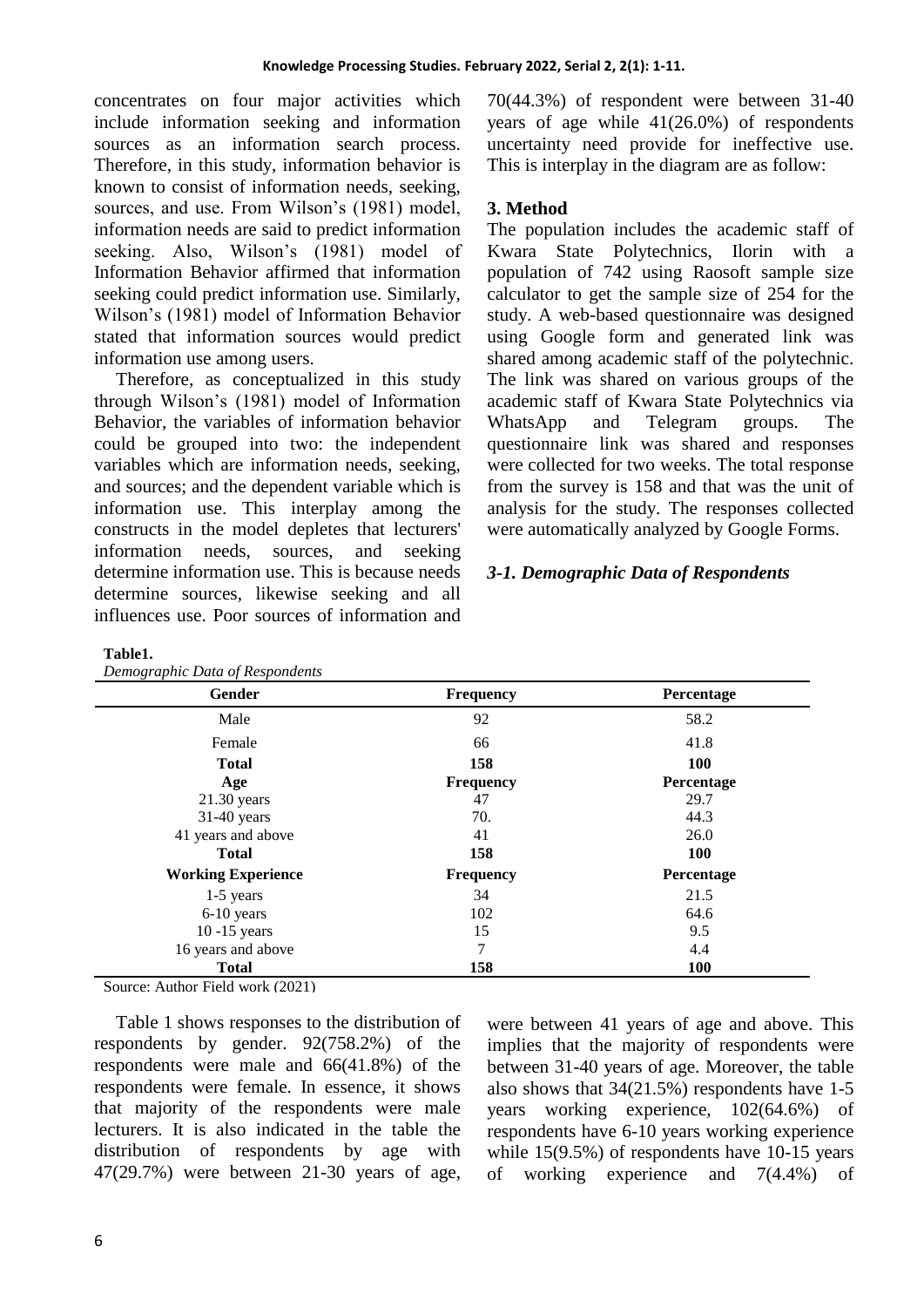respondents have 16 years and above working experience. This implies that more than half of respondents (lecturers) have 6-10 years of working experience.

*Sources of information to lecturers in Kwara State Polytechnics, Ilorin*

research. The table also shows that 117(74.1%)

#### *3-2. Analysis of Research Question*

**Research Question 1**: What are the sources of information to lecturers in Kwara State Polytechnics, Ilorin?

| <b>Items</b>                       | SА           | A         | SD           | SА           |
|------------------------------------|--------------|-----------|--------------|--------------|
| <b>Printed Textbook</b>            | $71(45.0\%)$ | 68(43.0%) | $16(10.1\%)$ | $3(1.9\%)$   |
| <b>Hard copy Journal materials</b> | 78(49.4%)    | 55(34.8%) | $12(7.6\%)$  | $13(8.2\%)$  |
| News paper                         | 68(43.0%)    | 47(29.7%) | $10(6.3\%)$  | $33(20.9\%)$ |
| <b>Database</b>                    | $60(38.0\%)$ | 66(41.8%) | $12(7.6\%)$  | 20(12.7%)    |
| Library catalogue                  | 40(25.3%)    | 79(50.0%) | 20(12.6%)    | 19(12.0%)    |

Table 2 shows responses on the sources of information to lecturers with 139(80.0%) of the respondents agreeing that printed textbooks are their sources of information while 19(20.0%) of respondents disagreed. This implies that an overwhelming number of lecturers use printed textbooks as their sources of information. It is also shown in the table that 133(84.2%) of respondents agreed that hard copy of journal materials are their sources information while 25(15.8%) of respondents disagreed. this indicates that the majority of lecturers use hard copies of journal material as their sources of information. The table also observed that 115(72.8%) of respondents agreed that newspapers are their sources of information while 43(27.2%) of respondents disagreed. This shows that more than half of respondents use newspapers as their sources of information.

Moreover, table 2 also shows that 126(79.8%) of respondents agreed that databases are their sources of information while 32(20.2%) of respondents disagreed. This means that large numbers of respondents use databases as their sources of information. Finally, the table also indicates that 119(75.3%) of respondents agreed that the library catalog is their source of information while 39(24.7%) of respondents disagreed. This means that more than half of respondents use library catalogs as their sources of information.

**Research question 2:** What are information needs of lecturers in Kwara State Polytechnics?

#### **Table 3.**

**Table 2.**

*Information needs of lecturers in Kwara State Polytechnics, Ilorin*

| <b>Items</b>                    | SА           | A            | <b>SD</b>    | <b>SD</b>    |
|---------------------------------|--------------|--------------|--------------|--------------|
| Academic and research           | 64(40.5%)    | 52(32.9%)    | 25(15.8%)    | $17(10.8\%)$ |
| Information on self-development | 68(43.0%)    | 49(30.0%)    | $25(15.8\%)$ | $16(10.1\%)$ |
| Personal Health Information     | 71(44.3%)    | 50(31.6%)    | $18(10.4\%)$ | $19(12.0\%)$ |
| Current affair                  | $57(36.1\%)$ | 69(43.7%)    | $24(15.2\%)$ | $8(5.1\%)$   |
| Information on new trend        | $65(41.1\%)$ | $60(38.0\%)$ | $21(13.3\%)$ | $12(7.6\%)$  |
|                                 |              |              |              |              |

Source: Author Field work (2021)

Table 3 is in response to the information needs of lecturers with 116(73.4%) of the respondents agreeing that academic and research are the information needs of lecturers while 42(26.6%) of the respondents disagreed. This indicates that overwhelming numbers of respondents' information needs are academic and

of respondent agreed that information on selfdevelopment are the information needs of lecturers while 41(25.9%) of respondents disagreed. This implies that the majority of respondents' information needs are on selfdevelopment. It is also observed that 121(75.8%) of respondents agreed that personal health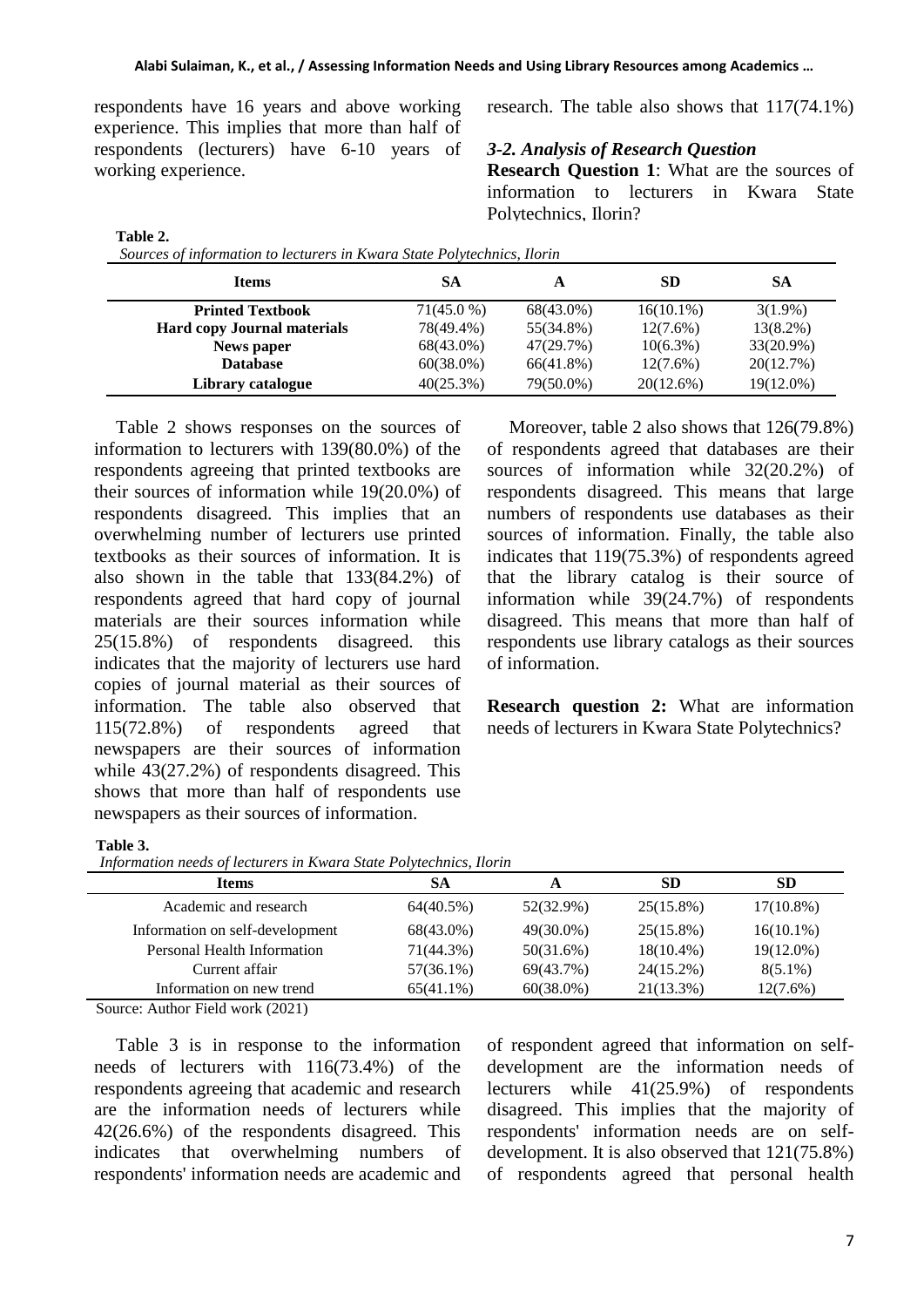information is the information needs of lecturers while 37(24.2%) of respondents disagreed. This means that more than half of respondents are of opinion that personal health information is the information needs of lecturers in Kwara state Polytechnics.

Moreover, 126(79.7%) of respondents agreed that current affairs are information needs of lecturers while 32(20.3%) of respondents disagreed. This implies that an overwhelming number of respondents are of opinion that current affairs are information needs of lecturers.

Finally, 125(79.1%) of respondents agreed that information on new trends is the information needs of lecturers while 33(30.9%) of respondents disagreed. This show that the majority of respondents agreed that information on new trend is information needs of lecturers in Kwara state.

**Research Question 3:** What are information demand and use by lecturers in Kwara State Polytechnics?

#### **Table 4**

| Yes $(\% )$  | No(%)        |  |
|--------------|--------------|--|
| $67(42.4\%)$ | 91(57.6%)    |  |
| 129(81.6%)   | 29(18.4%)    |  |
| 137(86.7%)   | 21(13.3%)    |  |
| 141(89.2%)   | $18(10.8\%)$ |  |
| 45(28.5%)    | 113(71.5%)   |  |
|              |              |  |

Table 4 shows responses on information demand and use by lecturers with 67(42.4%) of respondents agreeing that newspapers are information demand and used by lecturers while 91(57.6%) of respondents disagreed. this means an overwhelming number of respondents are of opinion that newspapers are not information demand and of use of lecturers in Kwara state polytechnic. Table 4 also shows that 129(81.6%) of respondents agreed that E-books are information demand and use by lecturers while 29(18.4%) of respondents disagreed. This indicates that most of the respondents are of opinion that e-books are information demand and use by lecturers. It is also observed that 137(86.7%) of respondents agreed that Ejournals are information demand and use by lecturers while 21(13.3%) of respondents disagreed. this implies that most of the respondents are of opinion that E-journals are

information demand and use by lecturers in Kwara state Polytechnics. However, table 4 also shows that 141(89.2%) of respondents agreed that internet is information demand and use by lecturers while 18(10.8%) of respondents disagreed. This means that an overwhelming number of respondents are of opinion that internet is information demand and use by lecturers. Conclusively, 45(28.5%) of respondents agreed that printed journals are information demand and use by lecturers in Kwara state Polytechnics while 113(71.5%) of respondents disagreed. This indicates that most of the respondents are of opinion that printed journals are not information demand and use by lecturers in Kwara state polytechnic, Ilorin.

**Research Question 4:** What are the problems that lecturer encounter when seeking for information?

| able |  |
|------|--|
|      |  |

*Problems that lecturer encounter when seeking for information?*

| <b>Items</b>                                                       | SА        | A            | D            | <b>SD</b>   |
|--------------------------------------------------------------------|-----------|--------------|--------------|-------------|
| Poor searching skills                                              | 75(47.5%) | 55(34.8%)    | 19(12.0%)    | $9(5.7\%)$  |
| Information explosive on the internet                              | 82(51.9%) | 56(35.4%)    | $12(7.2\%)$  | $8(5.1\%)$  |
| Non-conducive physical condition of library.                       | 84(53.2%) | $57(36.1\%)$ | $12(7.2\%)$  | $5(3.2\%)$  |
| Non-challant attitude of library staff                             | 75(47.5%) | 48(30.4%)    | $25(15.8\%)$ | $10(6.3\%)$ |
| Inadequate knowledge on the use of catalogue and<br>library shelve | 77(50.6%) | 55(34.8%)    | $16(10.1\%)$ | $10(6.3\%)$ |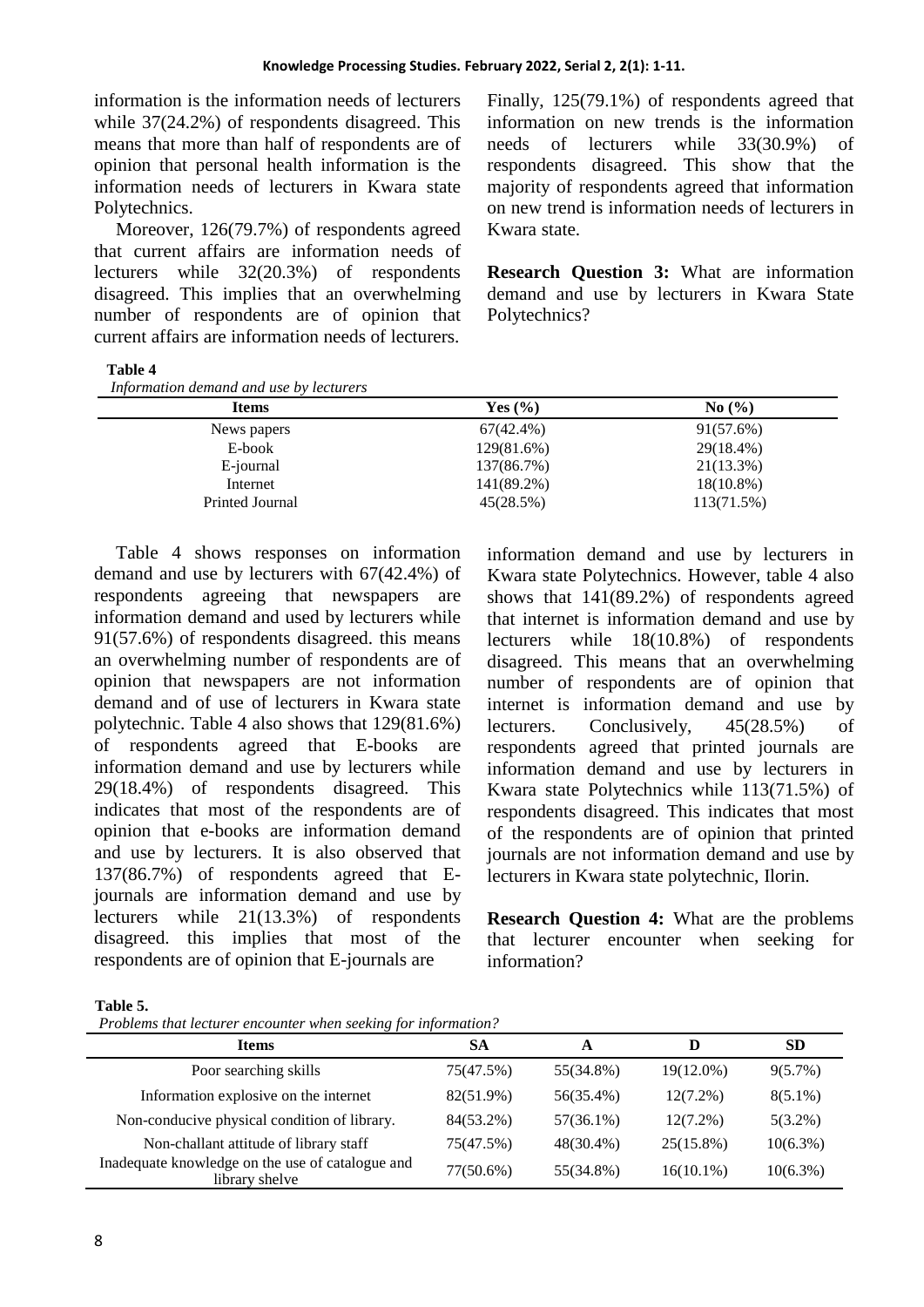Table 5 shows responses on problems that lecturers encounter when seeking information with 130(82.3%) of respondents agreeing that poor searching skills are problems that lecturers encountered when seeking information while 28(17.7%) of respondents disagreed. This shows that the majority of respondents are of opinion that poor searching skills are problems that lecturers encounter when seeking information. It is also observed that 138(87.4%) of respondents agreed that information is explosive on the internet problems that lecturers encounter when seeking information while 20(12.6%) of respondents disagreed. this shows that the overwhelming number of respondents are of opinion that information explosive on the internet are problems that lecturers encounter when seeking information. It is also observed in the table that 141(89.2%) of respondents agreed that the non-conducive physical conditions of the library are problems that lecturers encounter when seeking information while 17(10.8%) of respondents disagreed. This means more than half of respondents are of opinion that the nonconducive physical condition of the library is the problem that lecturers encounter when seeking information.

Moreover, 123(77.8%) of respondents agreed that the non-challenge attitudes of library staff are problems that lecturers encounter when seeking information while 35(22.2%) of respondents disagreed. This means that majority of the respondent are of opinion that the nonchallenge attitude of library staff are the problems that lecturer encounter when seeking information. Finally, 132(83.5%) of respondents agreed that inadequate knowledge on the use of catalog and library shelves is the problem that lecturers encounter when seeking information while 26(16.4%) of respondents disagreed. This means that inadequate knowledge on the use of catalog and library shelving is the problem that lecturers encounter when seeking information.

## **4. Discussion of Findings**

On the sources of information to lecturers, the study found that printed textbooks, hard copy journal materials, newspapers, databases, and library catalogs are the sources of information to lecturers in Kwara state Polytechnics Ilorin. The finding of this is supported by Fidzani (2018) that stated students relied on library books, textbooks, and journals as sources of information.

On the Information needs of lecturers in Kwara State Polytechnics, the study found out that academic and research, information on selfdevelopment, personal health information. current affair, and information on the new trend are information needs of lecturers in Kwara state Polytechnics. The finding of this study concurs with the study by Zondi (2012) that research, personal information, and current information are information needs of lecturers in higher institutions.

On the information demand and use by lecturers, it found out that newspaper, e-book, ejournal, internet, and printed journal are the information demanded and used by lecturers in Kwara State Polytechnic. This finding of this study also supported by Ossai-onah (2013) by that internet, newspapers, and printed materials are information demand and use.

On the problem that lecturers encounter when seeking information, the study found out that poor searching skills, information explosive on the internet, the non-conducive physical condition of library, the non-challenge attitude of library staff and inadequate knowledge on the use catalog and library shelve are problems that lecturer encounter when seeking for information in Kwara state Polytechnics. The finding of this study concurs with Suleiman, Abdulkadir, and Isah (2019) that poor awareness, the unprofessional attitude of library staff, poor use of catalogs are major challenges influencing students when seeking information in the library.

## **5. Conclusion**

It established in the study that the informationseeking behavior of lecturers in higher institutions is found to differ depending on their needs and demand. However, the sources through which lecturers found their information needs and seeking for information are different. The study also concludes that most lecturers in higher institutions use both hard and soft copies of information as sources of information for their needs and demand when seeking information. It is also established that academic and research, information on self-development, personal health information, current affair, and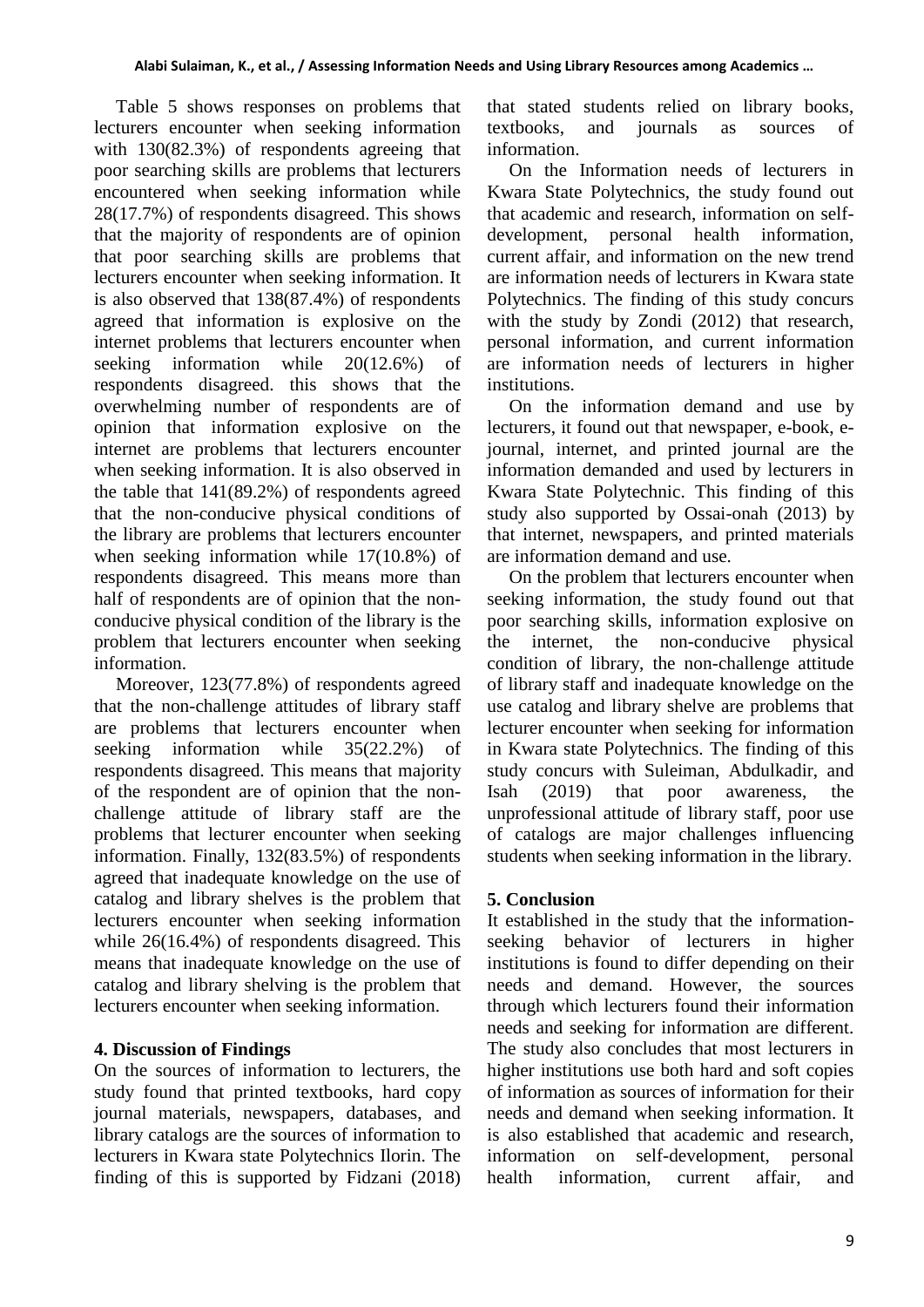information on the new trend are information needs of lecturers in Kwara state Polytechnics. Finally, poor searching skills, internet problems, and poor knowledge in the use of catalogs are the major problems lecturers encountered when seeking information.

## **6. Recommendations**

Based on the findings and conclusion of this study, the following recommendations were made;

- 1. The libraries in higher institutions should be well equipped with current resources to meet the needs of the 21st-century library. This is essential and would help provide a positive approach for staff of both Polytechnics.
- 2. Academic library should endeavor to embark on users' needs assessment from time to time to be able to make available needed information resources that would meet users' needs and also enhance the use of information available.
- 3. Various information sources should be provided in the library concerning the various needs of users within the academic community and such sources should be made known to users to increase the propensity of their search towards enhancing the use of such information.
- 4. In the case of hiring library staff, a comprehensive survey should be conducted to determine their qualifications, skills, and abilities.

## **Reference**

- Ajiboye, J, & Tella, A (2007) University Undergraduate Students' Information Seeking Behaviour: Implications for Quality in Higher Education in Africa. *The Turkish Online Journal of Educational Technology – TOJET, 6(1*), 34-43.
- Akanbi, M. L., Ogunleye, D. O., & Sulaiman, K. A. (2020). Application of Information and Communication Technology (ICT) in Information Dissemination in Special Libraries in Nigeria. *Record and Library Journal, 6*(1), 1-13. [https://doi.org/10.20473/rlj.V6-](https://doi.org/10.20473/rlj.V6-%20I1.2020.1-13) I1.2020.1-13

Akinola, S.F, (2009). Information Seeking Behaviour of Lecturers in Faculties of Education, Obafemi A wolowo Polytechnics, Ile-Ife and Polytechnics of Ibadan. *Samaru Journal of Information Studies, 9(2),* 56-65. [https://doi.org/10.4314/sjis.v9i2.63656.](https://doi.org/10.4314/sjis.v9i2.63656)

Bhatti, R. (2018). Information needs of students: Islamia Polytechnics Library, Bahawalpur. *Pakistan Library & Information Science Journal 39 (3),* 7- 23.

- Ejiwoye, R. O. & Ayandare, A. I. (2011). Test Anxiety and Information Seeking Behaviour of Undergraduate Students of the Federal Polytechnics of Technology, Akure, Ondo State, Nigeria. *European Journal of Social Sciences*, 24(3), 386- 341.
- Eke, F. M., Njoku, I. S., Umunnakwe, G. C. & Ogueri, E. (2016). Information resources and services in academic libraries in Imo State, Nigeria. *International Journal of Computer Science and Information Technology Research, 4(3*), 62-67.
- Kerins, G., R. Madden, & C. Fulton (2004). Information-seeking and the students studying for professional careers: The case of engineering and law students in Ireland. *Information Research 10,(1),* 208-212.
- Igwe A. (2012). *Information Sources in Science and Technology: A New Approach*. Moba Printing Press, Ibadan. p.4.
- Iwhiwhu B.E. & Okorodudu P.O. (2012), Public Library Information Resources, Facilities, and Services: User Satisfaction with the Edo State Central Library, Benin-City, Nigeria, *Library Philosophy and Practice, 87-91.*
- Khan, S. A, & Hedge, F. (2010). "Information Needs and Information Seeking Behavior: A Survey of College Faculty at Bahawalpur". *Library Philosophy and Practice. Paper* 484. Available at: [http://digitalcommons.unl.edu/libphilpr ac/484.](http://digitalcommons.unl.edu/libphilpr%20ac/484)
- Mahajan, P. (2009). Information-Seeking Behavior: A Study of Panjab Polytechnics, India: *Library Philosophy and Practice*, 64.
- Miriam, K, Ikoja-Odongo R & Kigongo-Bukenya, IMN, (2014). A study of the information seeking behavior of undergraduate of Makerere Polytechnics, Uganda, *World Libraries, 14(1), 67-82.*
- Natarajan, M (2012) Information seeking behaviour of students of Management Institutions in NCR of Delhi. *Trends in*